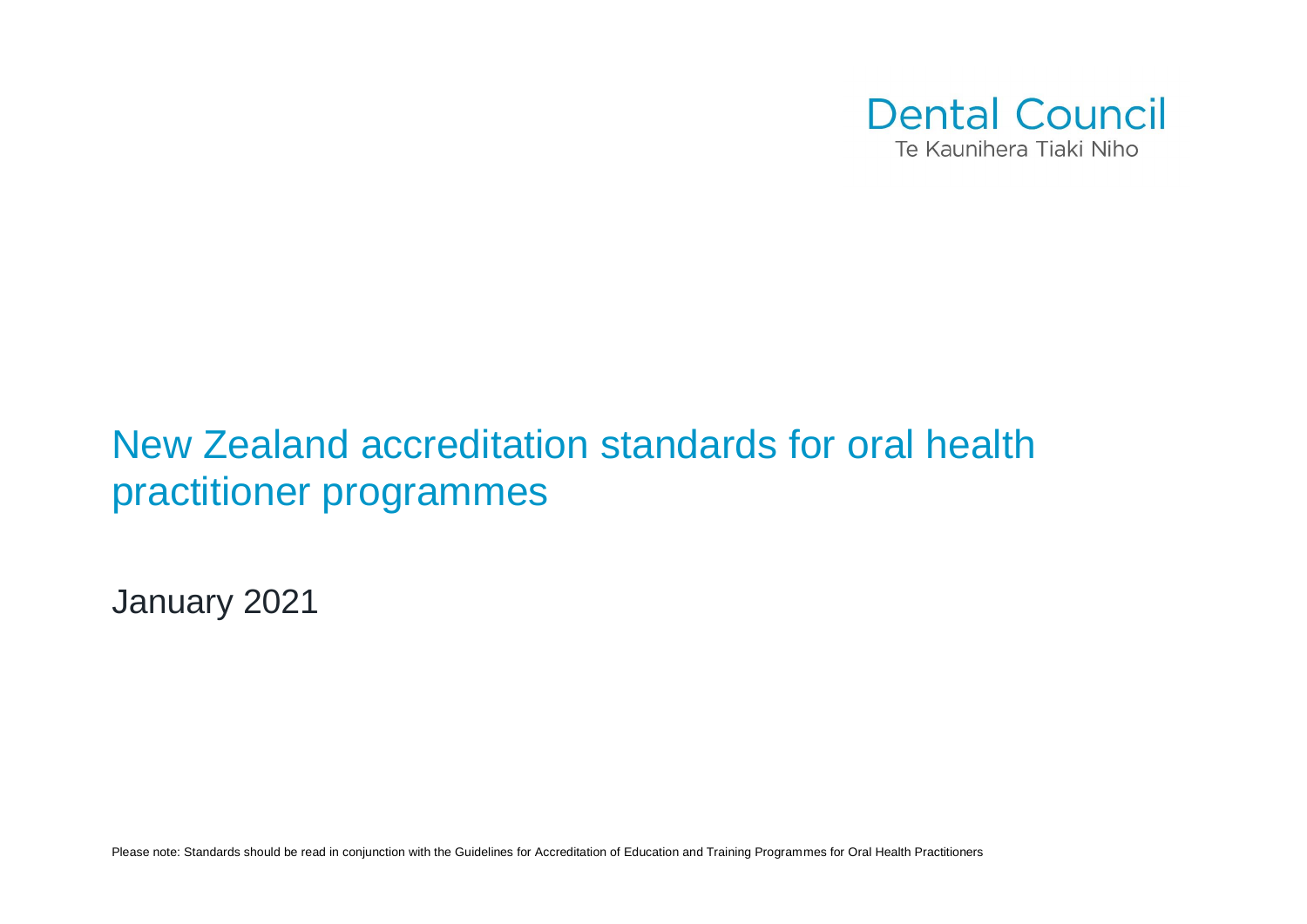

Dental Council New Zealand PO Box 10 -448 Wellington 6143 New Zealand

**Tel:** +64 4 499 4820

**Fax:** +64 4 499 1668

**Email:** inquiries@dcnz.org.nz

**Web:** www.dcnz.org. n z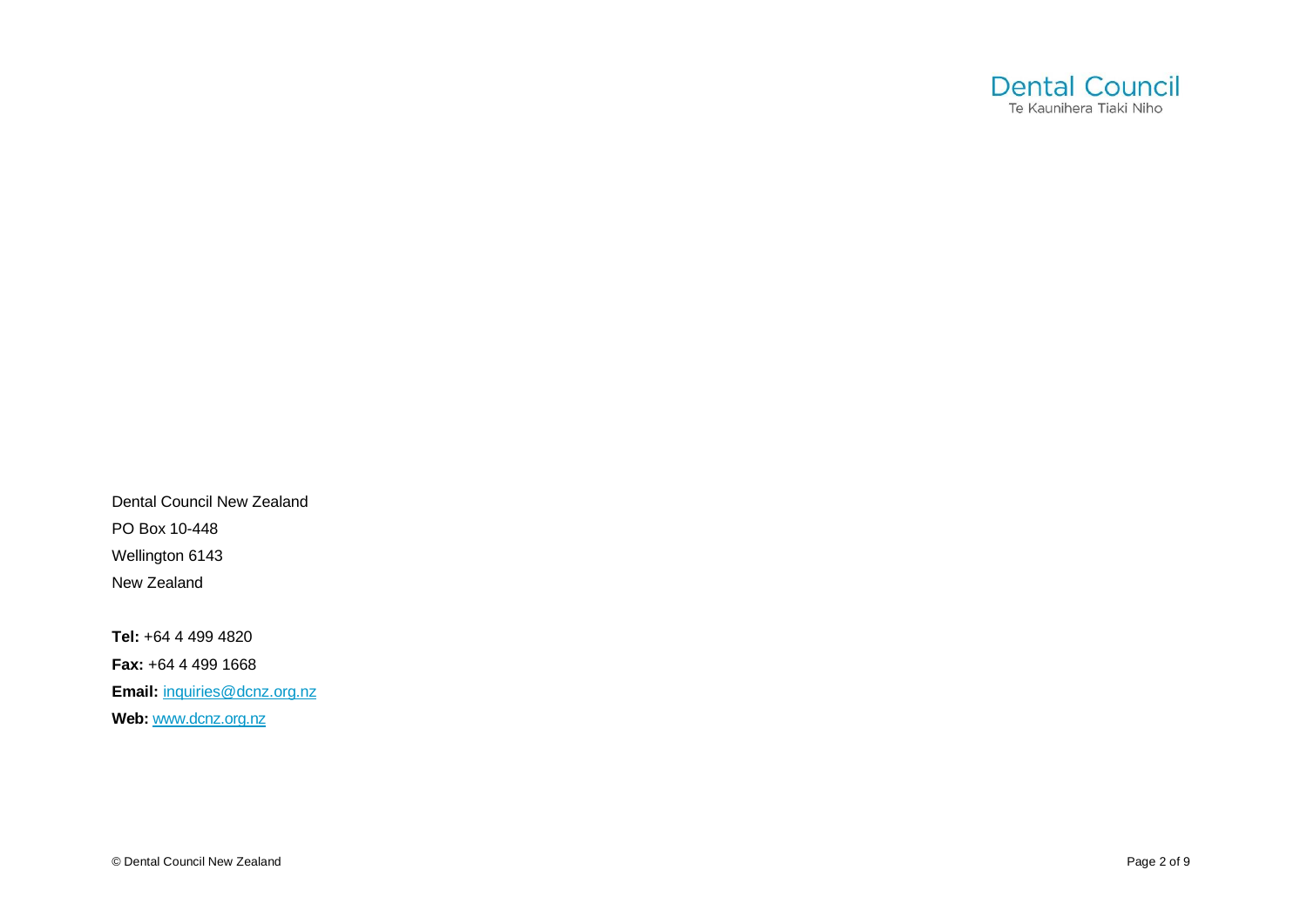

## Preamble

The *New Zealand Accreditation Standards for Oral Health Practitioner Programmes* (the standards) are approved by the Dental Council ('the Council') pursuant to the *Health Practitioners Competence Assurance Act* 2003 (the Act).

The Council's primary purpose is to protect the health and safety of the public by ensuring that oral health practitioners are competent and fit to practise. This responsibility is mandated to Council under the Act.

The standards help to ensure that only suitably trained and qualified oral health practitioners can register to practise in New Zealand. The standards apply to all dental education programmes that are prescribed programmes that enable graduates to apply for registration as oral health practitioners in New Zealand.

The standards comprise six domains:

- 1. Public safety
- 2. Academic governance and quality assurance
- 3. Programme of study
- 4. The student experience
- 5. Assessment
- 6. Cultural competence.

Each domain includes a standard statement that articulates the key purpose of the domain. Each standard statement is supported by multiple criteria, which set out what is expected of a Council accredited programme in order to meet each standard statement. The criteria are not sub-standards that will be individually assessed. When assessing a programme, the Council will have regard for whether each criterion is met, but will take an on-balance view of whether the evidence presented by a programme provider clearly demonstrates that a particular standard is met.

New programmes and established programmes are assessed against the same accreditation standards, although the assessment may be varied according to the circumstances of the programme provider.

For queries related to these standards contact the Council via inquiries @dcnz.org.nz.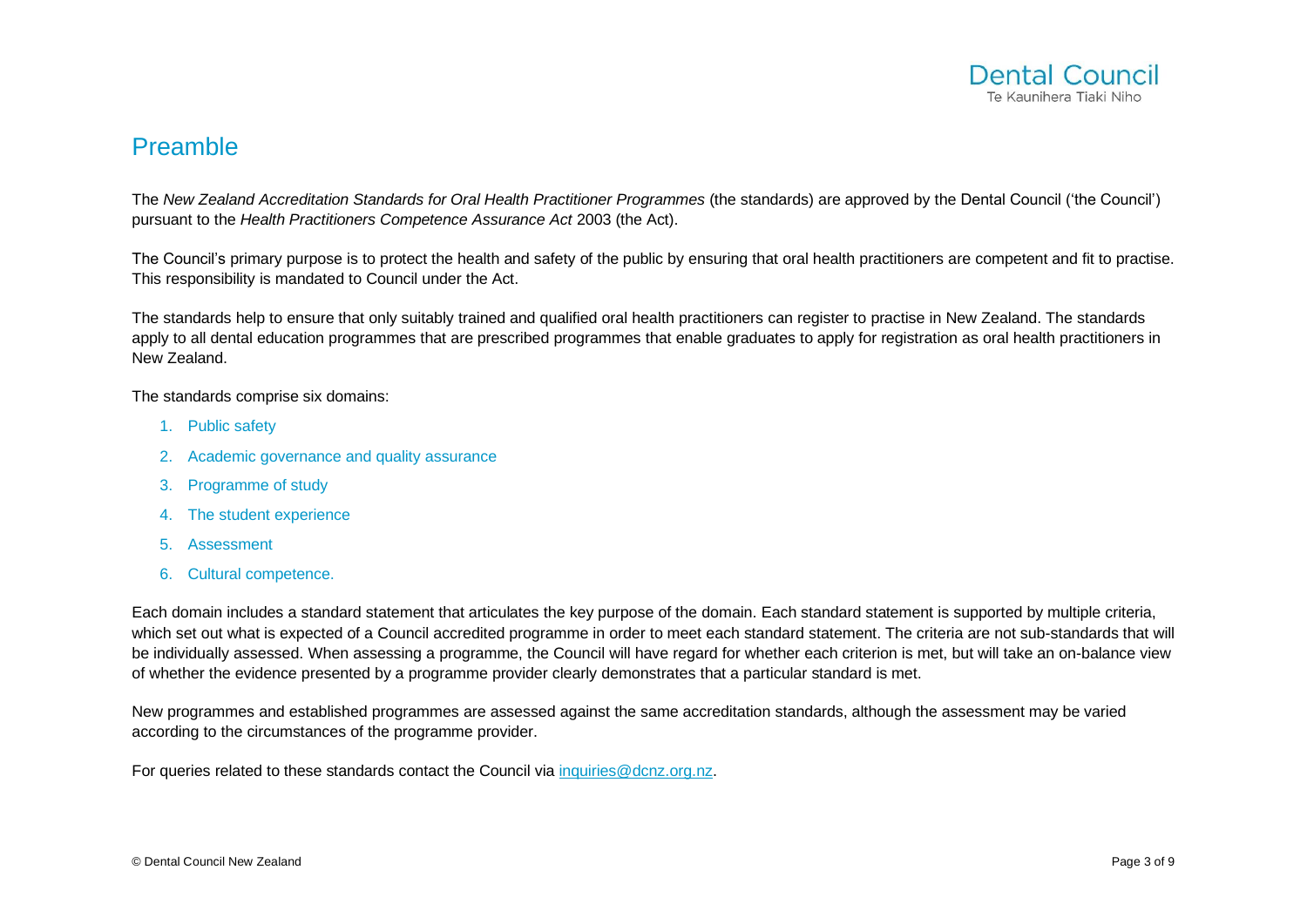

| <b>Domain</b> | <b>Standard statement</b> | <b>Criteria</b>                            |                                                                                                                                                                                                                     |
|---------------|---------------------------|--------------------------------------------|---------------------------------------------------------------------------------------------------------------------------------------------------------------------------------------------------------------------|
| Public safety | Public safety is assured. | 1.1                                        | Protection of the public and the care of patients are prominent amongst the<br>guiding principles for the programme, clinical education and learning outcomes.                                                      |
|               |                           | $1.2\,$                                    | Student impairment screening and management processes are effective.                                                                                                                                                |
|               |                           | 1.3 <sub>1</sub><br>part of the programme. | Students achieve the relevant competencies before providing patient care as                                                                                                                                         |
|               |                           | $1.4^{\circ}$                              | Students are supervised by suitably qualified and registered dental and/or<br>health practitioners during clinical education.                                                                                       |
|               |                           | 1.5 <sub>1</sub>                           | Health services and dental practices providing clinical placements have robust<br>health and safety, patient safety and quality and care policies and processes<br>and meet all relevant regulations and standards. |
|               |                           | 1.6 <sup>°</sup>                           | Patients consent to care by students.                                                                                                                                                                               |
|               |                           | 1.7                                        | Students understand the legal, ethical and professional responsibilities of a<br>registered oral health practitioner.                                                                                               |
|               |                           | 1.8<br>professional conduct.               | The programme provider holds students and staff to high levels of ethical and                                                                                                                                       |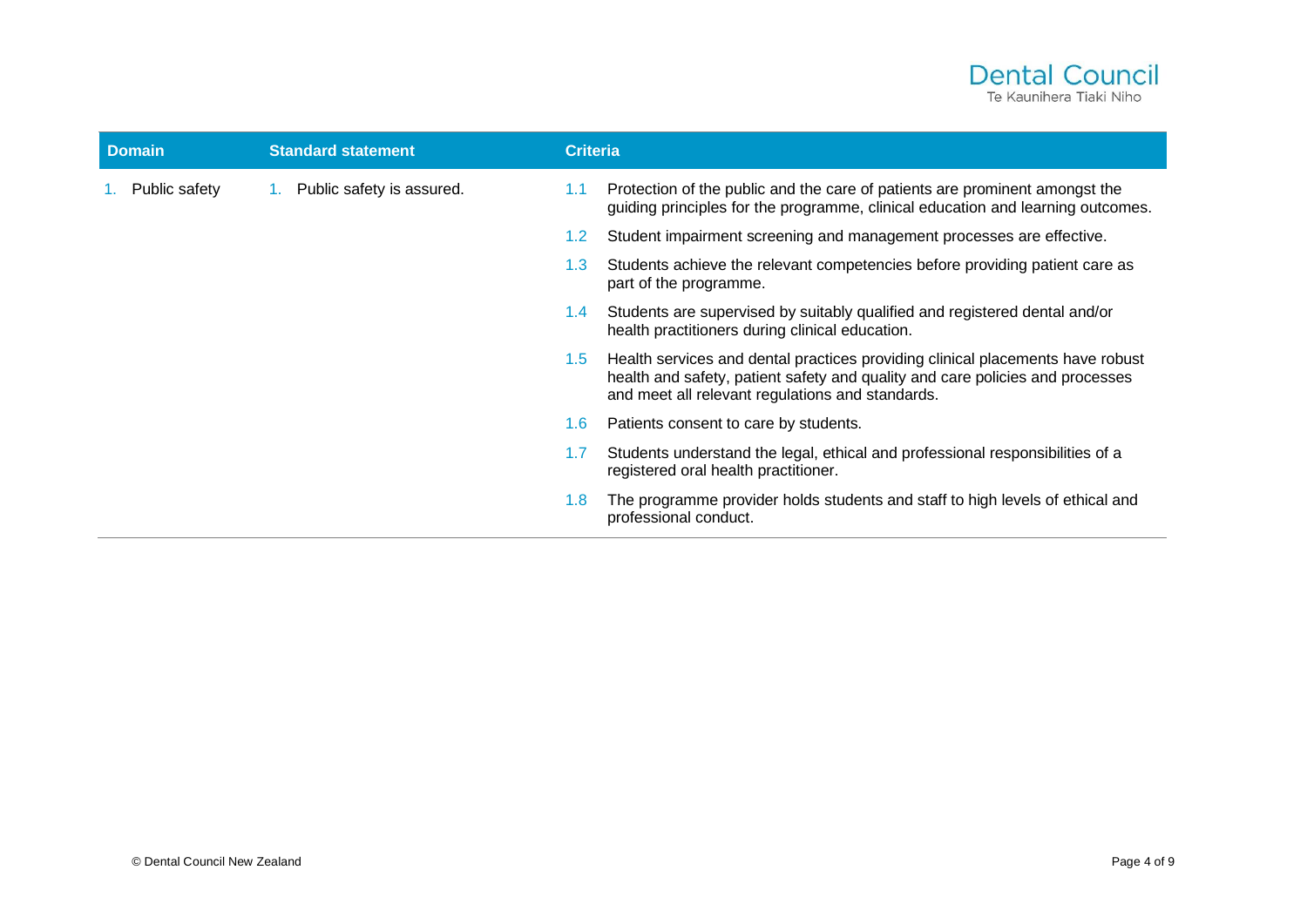

| <b>Domain</b> |                                                    | <b>Standard statement</b> |                                                                       | <b>Criteria</b> |                                                                                                                                                                                         |
|---------------|----------------------------------------------------|---------------------------|-----------------------------------------------------------------------|-----------------|-----------------------------------------------------------------------------------------------------------------------------------------------------------------------------------------|
|               | Academic<br>governance and<br>quality<br>assurance |                           | Academic governance and quality<br>assurance processes are effective. | 2.1             | Academic governance arrangements are in place for the programme and<br>include systematic monitoring, review and improvement.                                                           |
|               |                                                    |                           |                                                                       | $2.2^{\circ}$   | Students, dental consumers (including patients), internal and external<br>academic, and professional peers contribute to the programme's design,<br>management and quality improvement. |
|               |                                                    |                           |                                                                       | 2.3             | Mechanisms exist for responding within the curriculum to contemporary<br>developments in clinical practice and health professional education.                                           |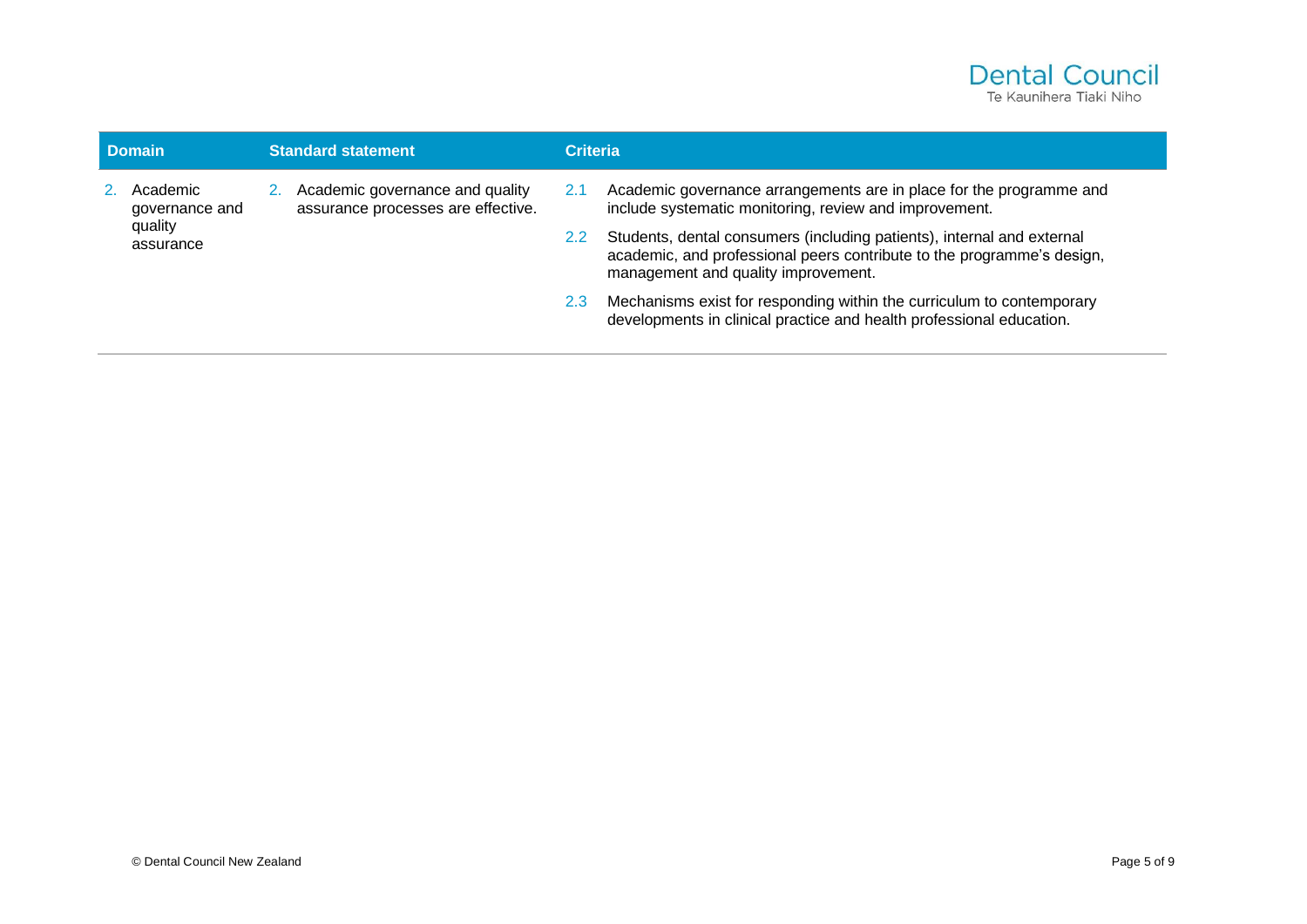

| <b>Domain</b> |                       | <b>Standard statement</b> |                                                                    | <b>Criteria</b>  |                                                                                                                                                                                                  |  |
|---------------|-----------------------|---------------------------|--------------------------------------------------------------------|------------------|--------------------------------------------------------------------------------------------------------------------------------------------------------------------------------------------------|--|
| 3.            | Programme of<br>study |                           | 3. Programme design, delivery and<br>resourcing enable students to | 3.1              | A coherent educational philosophy informs the programme's design and<br>delivery.                                                                                                                |  |
|               |                       |                           | achieve the required professional<br>competencies.                 | 3.2              | Programme learning outcomes address all the required professional<br>competencies.                                                                                                               |  |
|               |                       |                           |                                                                    | 3.3 <sub>1</sub> | The quality, quantity and variety of clinical education is sufficient to produce a<br>graduate competent to practice across a range of settings.                                                 |  |
|               |                       |                           |                                                                    | 3.4              | Learning and teaching methods are intentionally designed and used to enable<br>students to achieve the required learning outcomes.                                                               |  |
|               |                       |                           |                                                                    | 3.5              | Graduates are competent in research literacy for the level and type of the<br>programme.                                                                                                         |  |
|               |                       |                           |                                                                    | 3.6              | Students work with and learn from and about relevant dental and health<br>professions to foster interprofessional collaborative practice.                                                        |  |
|               |                       |                           |                                                                    | 3.7              | Teaching staff are suitably qualified and experienced to deliver their educational<br>responsibilities.                                                                                          |  |
|               |                       |                           |                                                                    | 3.8              | Learning environments and clinical facilities and equipment are accessible, well-<br>maintained, fit for purpose and support the achievement of learning outcomes.                               |  |
|               |                       |                           |                                                                    | 3.9              | Cultural competence is articulated clearly, integrated in the programme and<br>assessed, with graduates equipped to provide care to diverse groups and<br>populations.                           |  |
|               |                       |                           |                                                                    |                  | 3.10 The dental programme has the resources to sustain the quality of education that<br>is required to facilitate the achievement of the professional competencies.                              |  |
|               |                       |                           |                                                                    |                  | 3.11 Access to clinical facilities is assured, via formal agreements as required, to<br>sustain the quality of clinical training necessary to achieve the relevant<br>professional competencies. |  |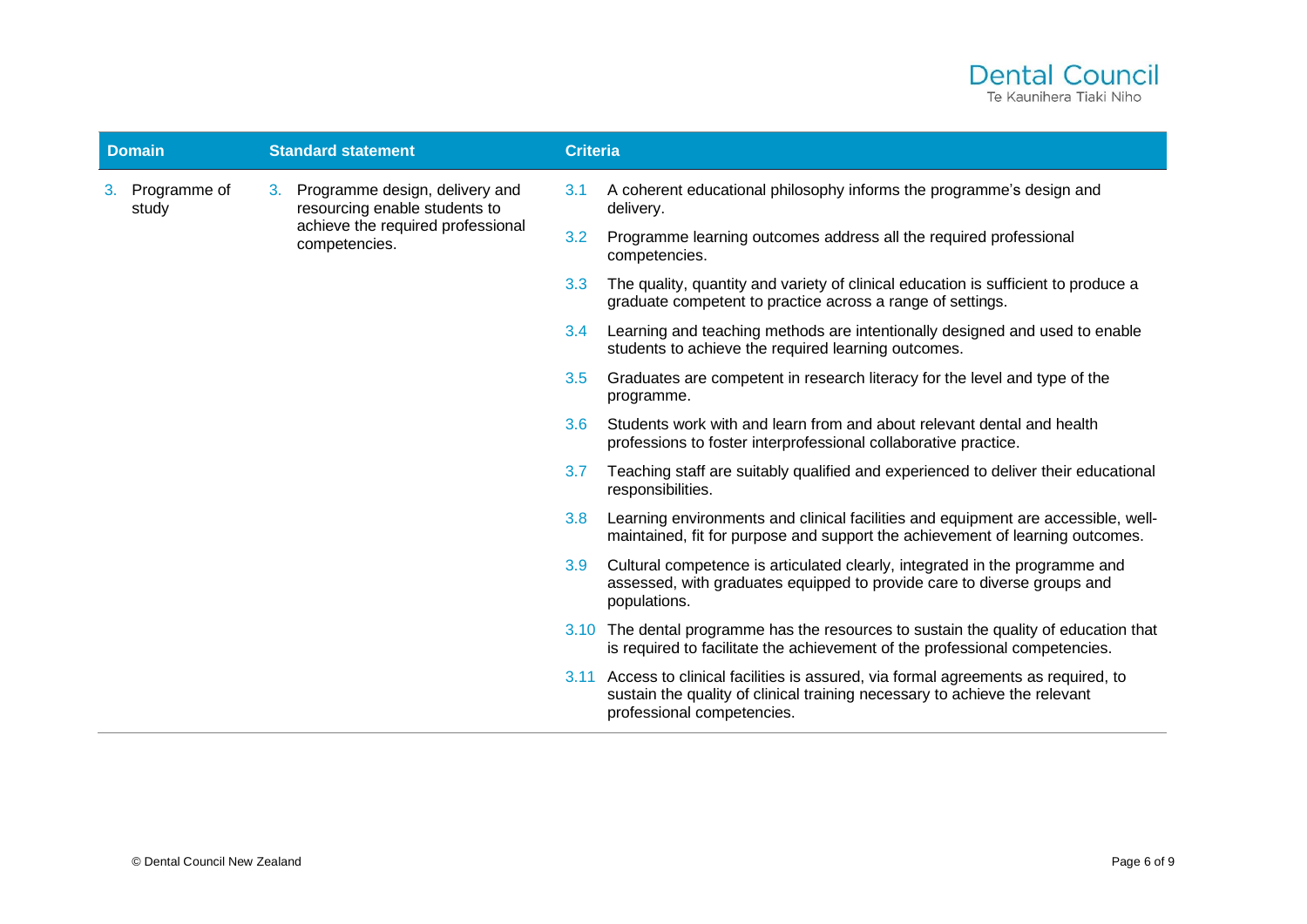

| <b>Domain</b> |                           | <b>Standard statement</b> |                                                                                          | <b>Criteria</b> |                                                                                                            |
|---------------|---------------------------|---------------------------|------------------------------------------------------------------------------------------|-----------------|------------------------------------------------------------------------------------------------------------|
|               | The student<br>experience | 4.                        | Students are provided with equitable<br>and timely access to information and<br>support. | 4.1             | Course information is clear and accessible.                                                                |
|               |                           |                           |                                                                                          | 4.2             | Admission and progression requirements and processes are fair and<br>transparent.                          |
|               |                           |                           |                                                                                          | 4.3             | Students have access to effective grievance and appeals processes.                                         |
|               |                           |                           |                                                                                          | 4.4             | The programme provider identifies and provides support to meet the academic<br>learning needs of students. |
|               |                           |                           |                                                                                          | 4.5             | Students are informed of and have access to personal support services<br>provided by qualified personnel.  |
|               |                           |                           |                                                                                          | 4.6             | Students are represented within the deliberative and decision-making<br>processes for the programme.       |
|               |                           |                           |                                                                                          | 4.7             | Equity and diversity principles are observed and promoted in the student<br>experience.                    |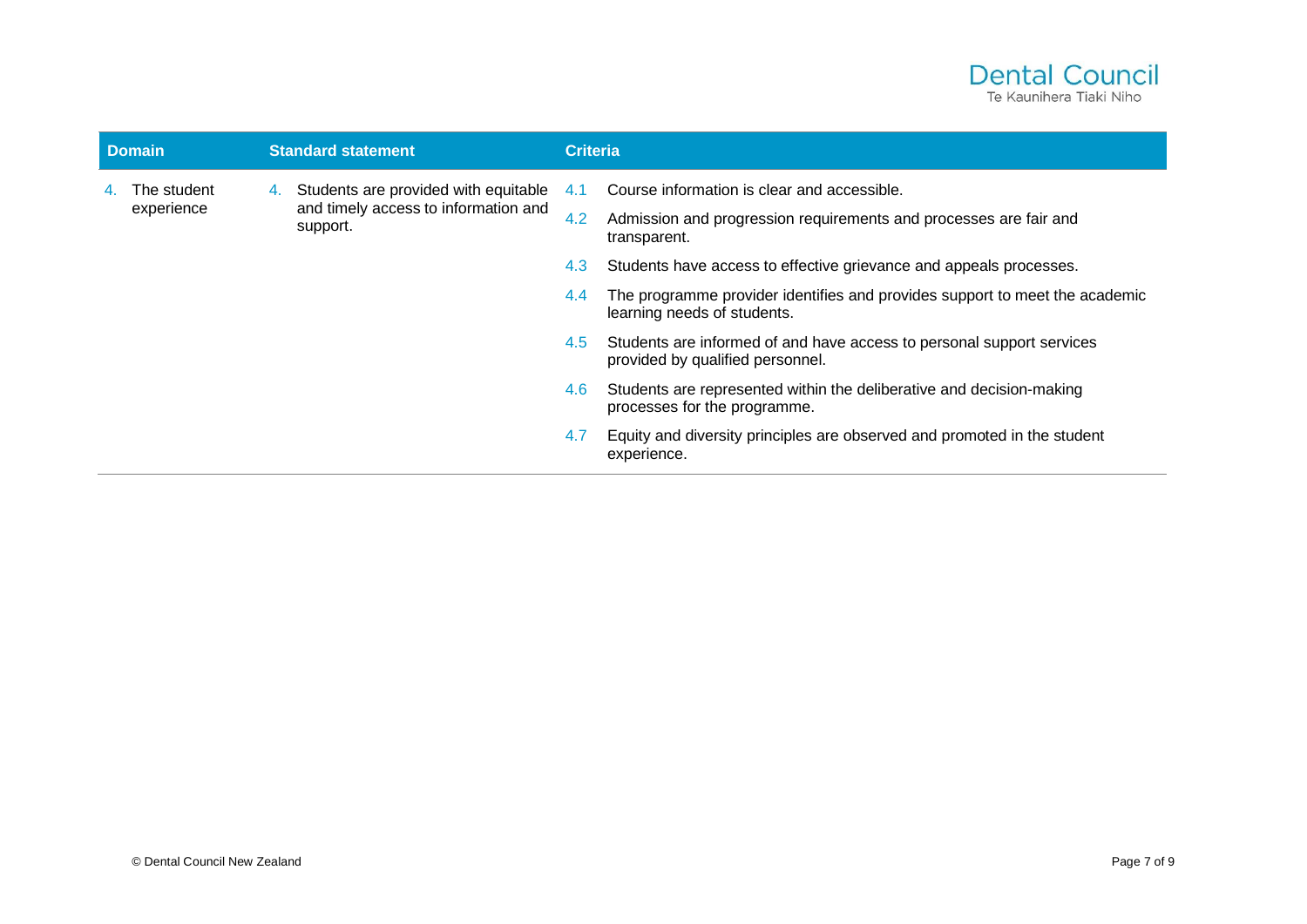

| <b>Domain</b> |            | <b>Standard statement</b> |                                                                                                | <b>Criteria</b> |                                                                                                           |
|---------------|------------|---------------------------|------------------------------------------------------------------------------------------------|-----------------|-----------------------------------------------------------------------------------------------------------|
|               | Assessment |                           | 5. Assessment is fair, valid and reliable<br>to ensure graduates are competent<br>to practise. | 5.1             | There is a clear relationship between learning outcomes and assessment<br>strategies.                     |
|               |            |                           |                                                                                                | 5.2             | All required professional competencies are mapped to learning outcomes and<br>are assessed.               |
|               |            |                           |                                                                                                | 5.3             | Multiple assessment methods are used including direct observation in the<br>clinical setting.             |
|               |            |                           |                                                                                                | 5.4             | Mechanisms facilitate a consistent approach to appropriate assessment and<br>timely feedback to students. |
|               |            |                           |                                                                                                | $5.5^{\circ}$   | Suitably qualified and experienced staff, including external experts for final year,<br>assess students.  |